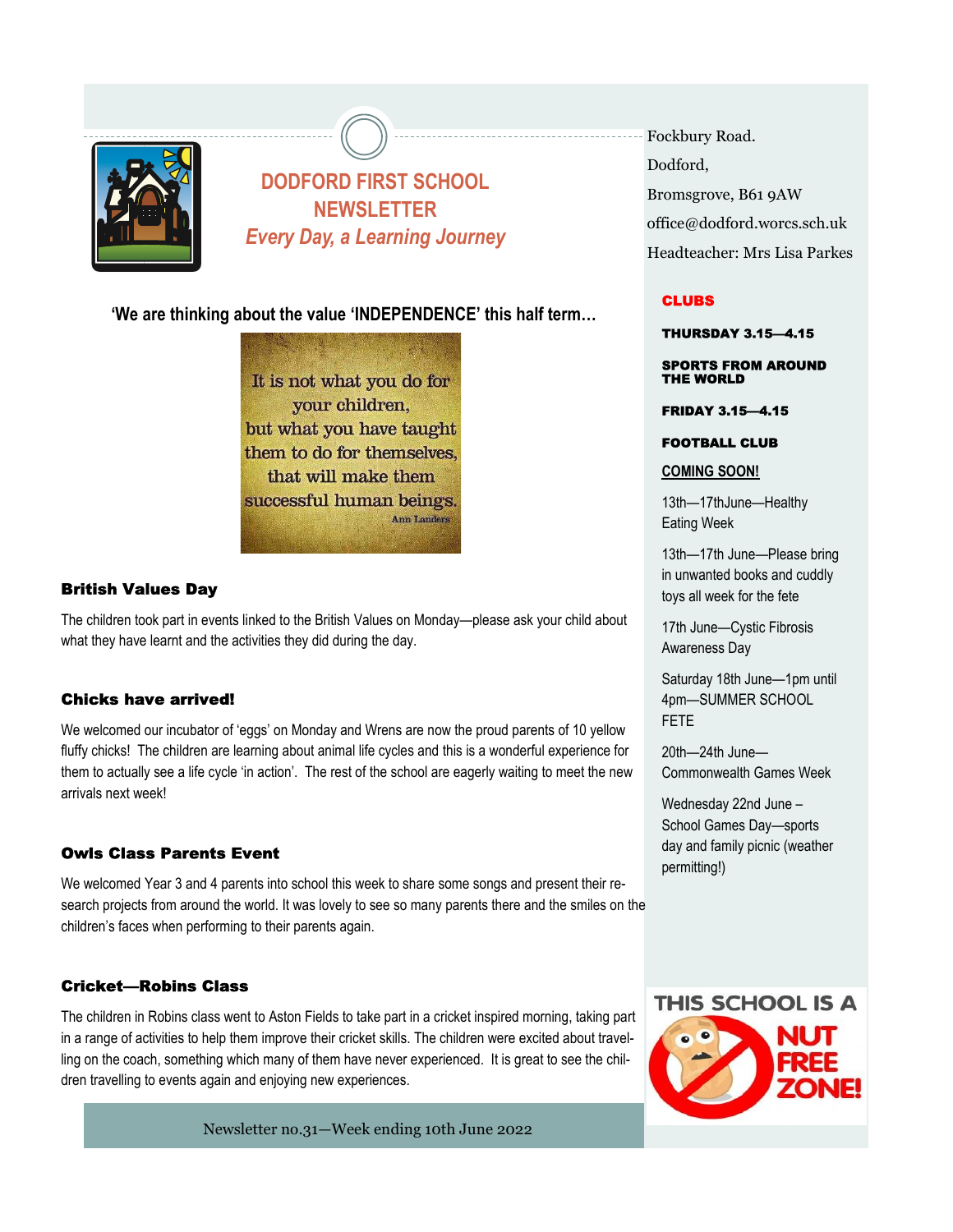

# DODFORD FIRST SCHOOL NEWSLETTER Every Day, a Learning Journey

### **School Games Day**

School Games Day is on Wednesday 22nd June. The day is a day of two halves! In the morning we invite parents along to watch a traditional style sports day at 10.15am, with all the children taking part in a series of fun races. There is then a family picnic time, the children sit with their parents and friends and enjoy a lovely social event (fingers crossed for good weather). Many parents choose to bring along a chair or blanket. This will conclude the first half of the day at 12.45pm.

We will be limiting numbers to two adults per child, younger siblings are welcome to watch.

 In the afternoon the children will then take part in a carousel of sporting activities. The day is part of our wider Commonwealth Games week. We ask that the children wear a tshirt in their the time! Avon—red, Teme—yellow, Severn—blue House Team's colour. We will be reminding the children which colour their house is nearer



### **Cystic Fibrosis Awareness Day**

On Friday 17th June we are having an awareness day. The children will be invited to wear yellow along with their PE kit. We are asking that the children fundraise by donating any spare change they can find at home!

#### **Summer Fete—Plea from the Parent's Association**

The parents association would very much appreciate anytime anyone can give to help out on the day, either setting up, a hour or two manning a stall or tidying up at the end. Please email the office if you can offer any time.

Don't forget to bring in clean, unwanted cuddly toys and books all next week and we would love cake donations for the cake stall in school on Friday 17th June. Can any homemade cakes have a list of ingredients sent in with them and no nuts in or decorating any cakes please. A big thank you to all the jars that came in today!

Newsletter no.31-Week ending 10th June 2022

Fockbury Road. Dodford. Bromsgrove, B61 9AW office@dodford.worcs.sch.uk Headteacher: Mrs Lisa Parkes



**TEME: 75** 

**SEVERN: 74**